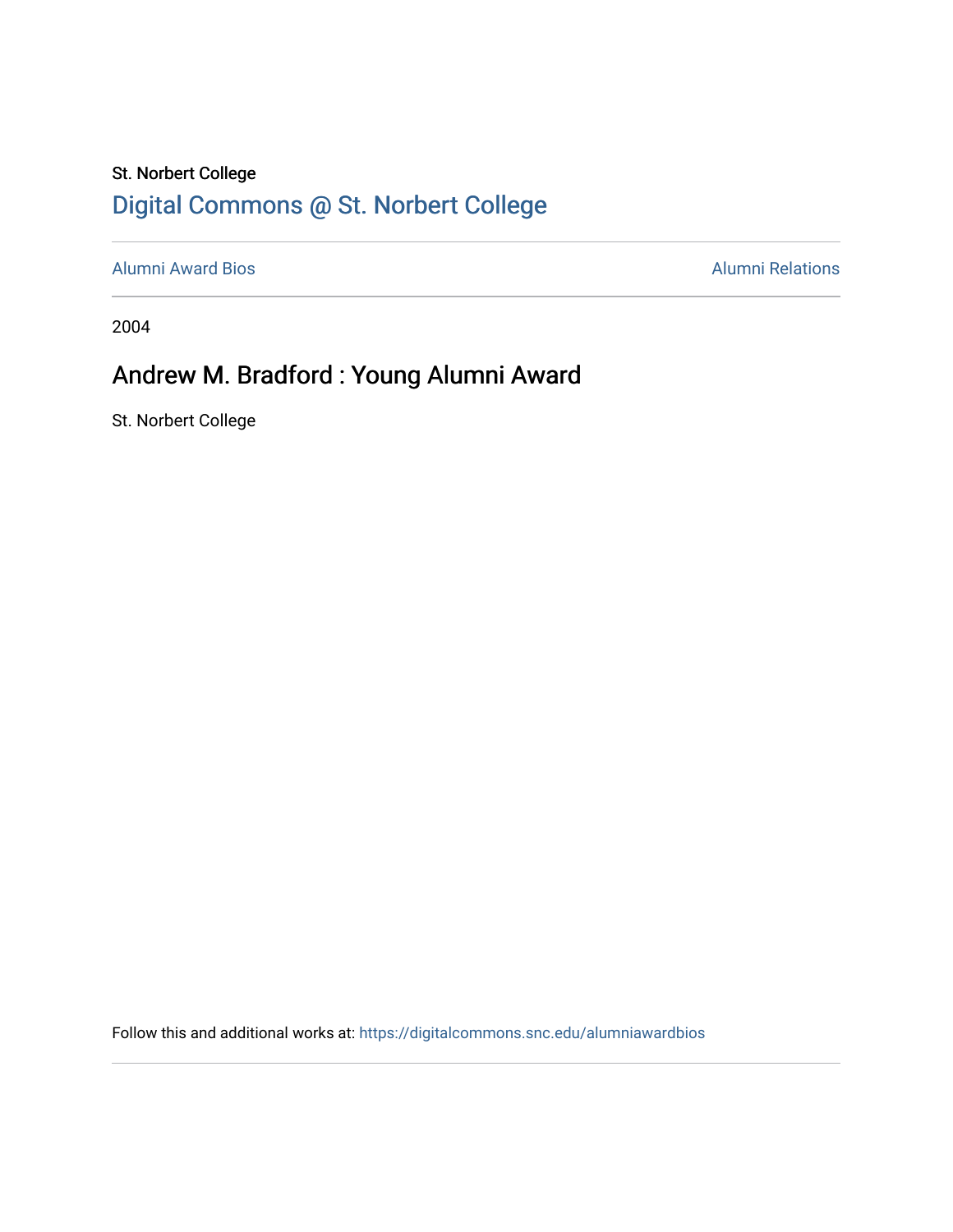

[Alumni](https://www.snc.edu/alumni/) [Alumni Awards](https://www.snc.edu/alumni/awards/) 2004 Young Alumni Award A

## [Alumni](https://www.snc.edu/alumni/index.html)

[Events & Reunions](https://www.snc.edu/alumni/event/index.html) [Behind the Arch](https://www.snc.edu/alumni/event/behindthearch/) [Benefits and Services](https://www.snc.edu/alumni/benefits.html) [Get Involved](https://www.snc.edu/alumni/getinvolved.html) [Give to SNC](http://giving.snc.edu/) [Alumni Awards](https://www.snc.edu/alumni/awards/index.html) [Past Recipients](https://www.snc.edu/alumni/awards/recipients.html) [Knight Lights](https://www.snc.edu/alumni/knightlights/index.html) [Alumni-Owned](https://www.snc.edu/alumni/directory/index.html) [Businesses Network](https://www.snc.edu/alumni/directory/index.html) [Alumni Board](https://www.snc.edu/alumni/alumniboard.html) [Student Alumni](https://www.snc.edu/alumni/saa.html) [Ambassadors](https://www.snc.edu/alumni/saa.html)

[Staff](https://www.snc.edu/alumni/contactus.html)

## 2004 Young Alumni Award Andrew M. Bradford '97

Like so many freshmen, Andy "didn't have much of a vision of what the real world would be like," but "I knew very early on that I wanted to be involved in education."

After seven years of teaching fourth-grade students at Pulaski's Glenbrook Elementary School, Andy is now assistant principal at Foxview Intermediate School in De Pere. Not bad for only being seven years (and an M.S. in Educational Leadership from Cardinal Stritch University) out of St. Norbert College! His "fast track" to being an educational leader can be attributed to a "perfect fit" of academics, community service and his participation in hockey as a player and coach.

Andy played four years of varsity hockey and received SNC's 1996-97 "Hardest Worker and Student Athlete Award." He credits Coach Tim Coughlin with having made a tremendous impact on his life as "my coach, my mentor and now, as my friend."

Hockey has remained important in his life ever since. Andy directed a summer hockey development program in Wausau, served as Assistant SNC Varsity Coach for five years and, for seven years, has served as Bantam Elite Summer Player Development Program Director for the Wisconsin Amateur Hockey Association. In addition, he has evaluated, instructed and coached younger players for the U.S.A. Hockey Central District, coordinated Wisconsin Amateur Hockey Bantam and Midget Festivals, instructed in the Central District Girls' U-19 Hockey Player Development Camp, and instructed at hockey schools in De Pere, Antigo, Eagle River and Chicago.

His former principal at Pulaski, Irene Hucek, said, "Andy is first and foremost a dedicated and professional educator. He cares intensely for students." Clearly, many individuals shared this view as Andy received the area's prestigious Golden Apple Award as a Teacher of Distinction in 1999. "Student-centered, goal-oriented, innovative" describe Andy's tenure at Glenbrook Elementary School. As the fourth-grade team leader, he planned field trips, maintained the fourth-grade budget and lead instructional improvement initiatives. He also facilitated the Balanced Literacy initiatives for intermediate grades, and he chaired the school improvement team that fostered school-parent relations.

That's not all. Andy also created a standards-based assessment for district report cards, developed district policies for teacher promotion/retention, and helped develop curricula for reading and social studies.